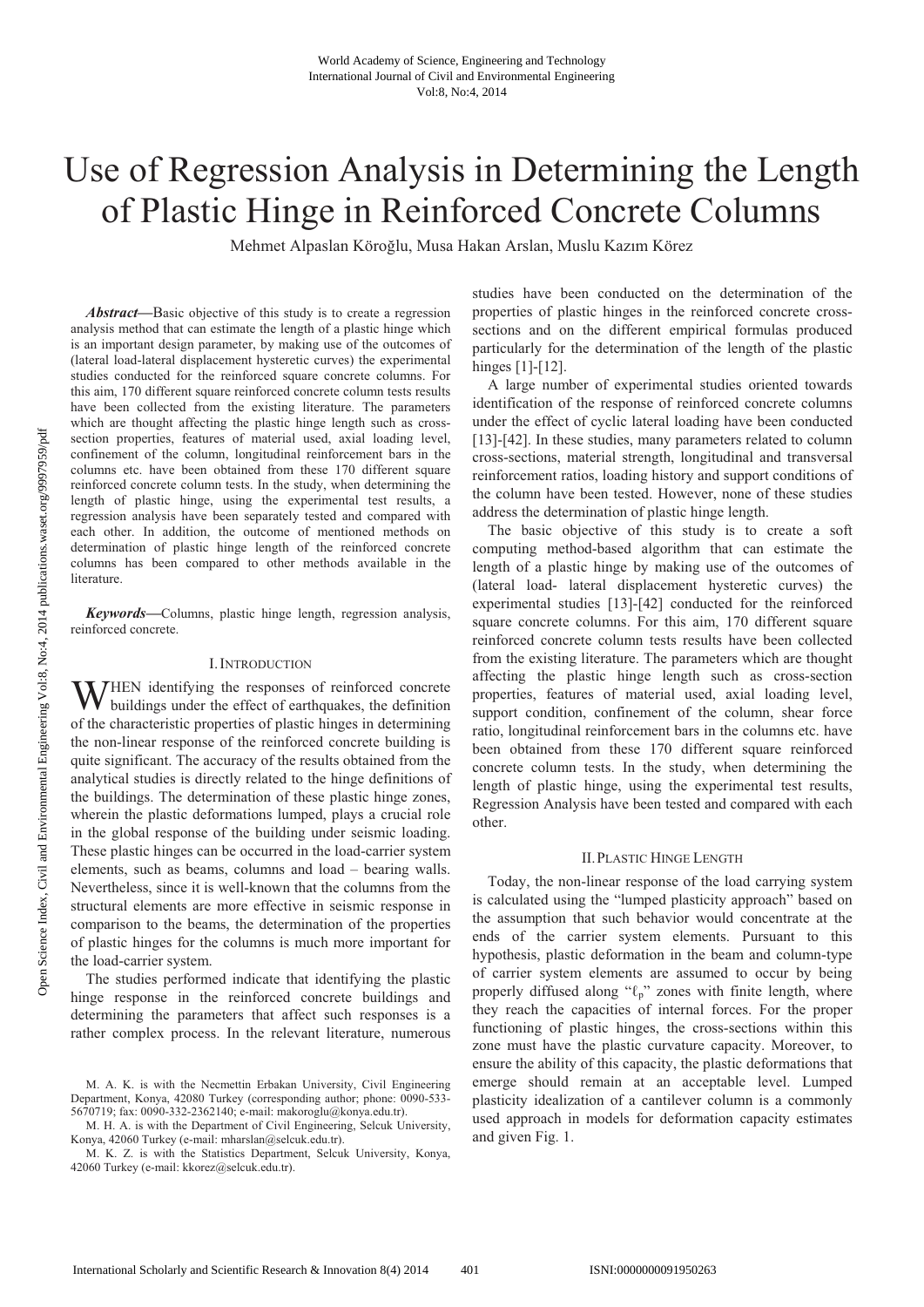

Fig. 1 Lumped plasticity idealization of a cantilever reinforced concrete column

| <b>TABLEI</b>                     |
|-----------------------------------|
| FORMULAS FOR PLASTIC HINGE LENGTH |

| Formulation                                                                                                       | Researchers                       |                   |
|-------------------------------------------------------------------------------------------------------------------|-----------------------------------|-------------------|
| $\ell_p = 0,25d + 0,075L$                                                                                         | (Sawyer 1964)                     | $\lceil 1 \rceil$ |
| $\ell_p = 0.5d + 0.2\sqrt{d}\left(\frac{L}{d}\right)$                                                             | (Corley 1966)                     | $\lceil 2 \rceil$ |
| $\ell_p = 0.5d + 0.05L$                                                                                           | (Mattock 1967)                    | $\lceil 3 \rceil$ |
| $\ell_p = 0,42h$                                                                                                  | (Park et al. 1982)                | [4]               |
| $\ell_p = 0.08L + 6d_p$                                                                                           | (Priestley and Park<br>1987)      | $\lceil 5 \rceil$ |
| $\ell_p = 0.08L + 0.022d_b f_{sv}$                                                                                | (Paulay and<br>Priestley 1992)    | [6]               |
| $\ell_n = h$                                                                                                      | (Sheikh and Khoury<br>1993)       | $[7]$             |
| $\ell_p = h$                                                                                                      | (Sheikh et al. 1994)              | $\lceil 8 \rceil$ |
| $\ell_n = h$                                                                                                      | (Bayrak and Sheikh)<br>1998)      | [9]               |
| $\ell_p = 0.12L + 0.014 \alpha d_h f_w$                                                                           | (Panagiotakos and<br>Fardis 2001) | $[10]$            |
| $\ell_p = 0.05L + \frac{0.1d_b f_{sy}}{\sqrt{f}}$                                                                 | (Berry et al. 2008)               | [11]              |
| $\ell_p = \left[ 0,3\left(\frac{N}{N_0}\right) + 3\left(\frac{A_s}{A_g}\right) - 0,1 \right] (L) + 0,25 \ge 0,25$ | (Bae and Bayrak)<br>2008)         | $[12]$            |

Several empirical equations have suggested estimating the plastic hinge length  $\ell_p$  as summarized in Table I. In the table, formulation, researchers' name, and abbreviation are given. Due to the complexity of the problem, simplified expressions have been used so far.

The plastic hinge length  $\ell_p$  of RC members depends on a number of parameters, including level of the axial load, longitudinal reinforcement ratio, transverse reinforcement ratio, concrete compressive strength, cross-sectional geometry, bond-slip characteristics between concrete and reinforcing steel, support condition, influence of shear etc. These parameters also affect the section ductility of the member and shape of moment-curvature curve. Therefore, the relationship between the cross-section ductility and the plastic joint length must be accurately determined. According to the proposed various formulas, some important parameters that are more effective on the plastic hinge length  $\ell_p$  have been used. In general, the methods proposed by the researchers give constant  $\ell_p$  regardless of the important parameters given above. For instance, Sawyer [1], Corley [2], Mattock [3] consider only length and height of the related section. Park et al. [4] and Sheikh [7] formulas the  $\ell_p$  length depends on only cross section height. It is interesting that only Bae and Bayrak's [12] expression used the axial load level in  $\ell_{\rm r}$ calculation. In the formulations, L is column pier height, h is height of column,  $d<sub>b</sub>$  is diameter of longitudinal reinforcement,  $f_{\rm sv}$  is yield strength of longitudinal reinforcement,  $f_{\rm c}$  is compressive strength of concrete,  $N/N_0$  is normalized axial load and  $\alpha$  represents the slippage of longitudinal reinforcement from the anchorage zone as 1 or 0.

#### III. DATABASE

In this study, various test configurations and different equivalent length of columns namely cantilever, flexible base, double curvature and double ended were selected from previous studies. Material properties, geometric characteristics, section properties, height of columns and all essential parameters affecting the column behavior under cycling loadings as shown in Table II.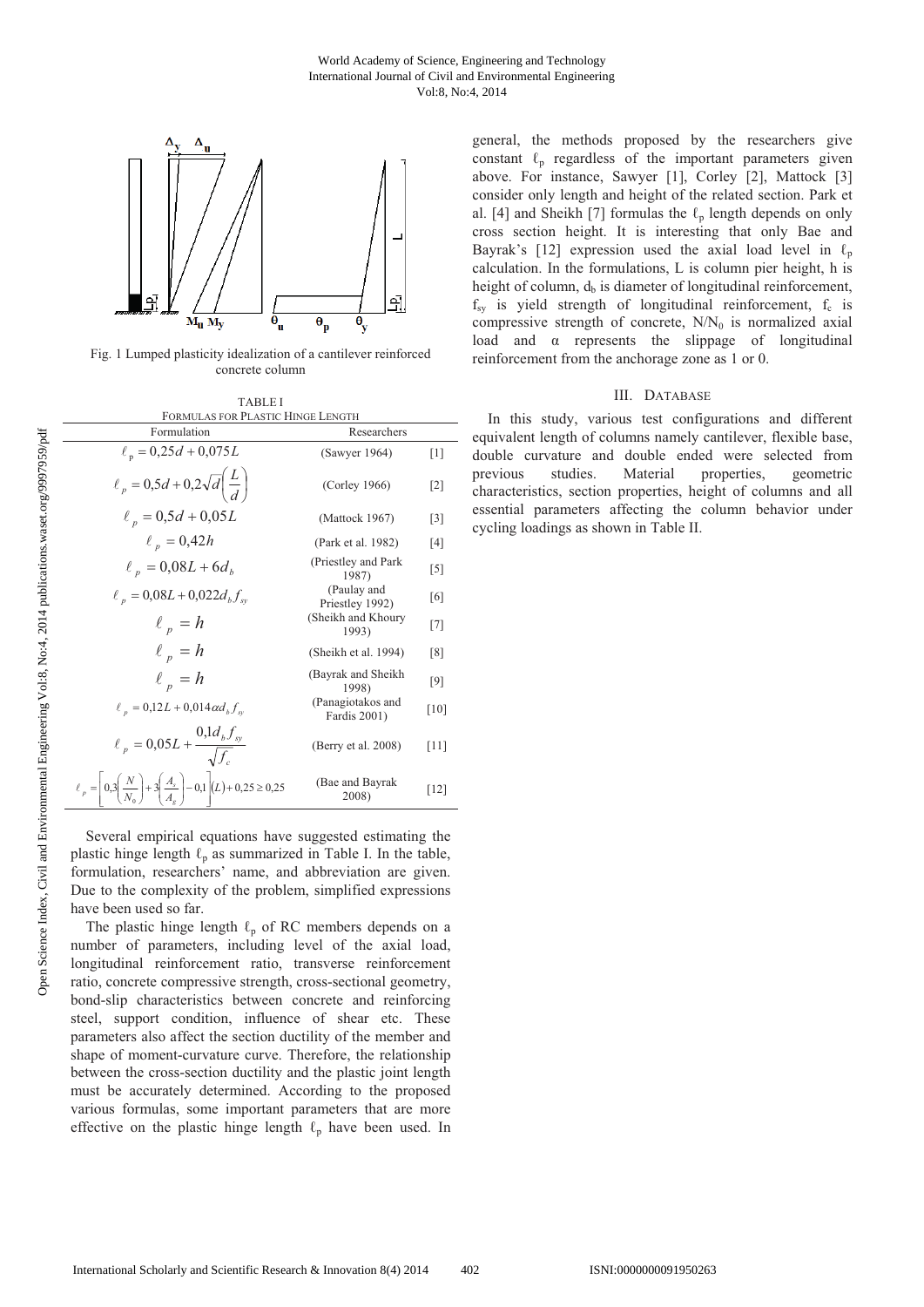#### World Academy of Science, Engineering and Technology International Journal of Civil and Environmental Engineering Vol:8, No:4, 2014

| <b>TABLE II</b>                 |
|---------------------------------|
| <b>DAMCE OF DADAMETERS HEED</b> |

| <b>RANGE OF PARAMETERS USED</b> |                                                |                            |  |  |  |  |
|---------------------------------|------------------------------------------------|----------------------------|--|--|--|--|
| <b>Parameters</b>               | <b>Definition</b>                              | <b>Range of parameters</b> |  |  |  |  |
| $b$ (mm)                        | Width of the cross-section                     | 180-600                    |  |  |  |  |
| $h$ (mm)                        | Depth of the cross-section                     | 180-600                    |  |  |  |  |
| $L$ (mm)                        | Length of the equivalent cantilever            | 323-2335                   |  |  |  |  |
| $f_{sv}$ (MPa)                  | Yield stress of longitudinal reinforcement     | 331-511                    |  |  |  |  |
| $f_{su}$ (MPa)                  | Tensile strength of longitudinal reinforcement | 494-772                    |  |  |  |  |
| $f_{vw}$ (MPa)                  | Yield stress of transverse reinforcement       | 249-616                    |  |  |  |  |
| $f_c(MPa)$                      | Mean compressive strength of concrete          | 16-46.5                    |  |  |  |  |
| $\rho_{\ell}$ (%)               | Ratio of longitudinal reinforcement            | 0.00463-0.0412             |  |  |  |  |
| $\rho_s(\%)$                    | Ratio of transverse reinforcement              | 0.000678-0.02512           |  |  |  |  |
| $N/N_0$                         | Normalized axial load                          | $0 - 0.77$                 |  |  |  |  |
| υ                               | Shear ratio (defined as L/h)                   | $0-4.84$                   |  |  |  |  |
| <b>FT</b>                       | Failure type                                   | Flexure-Shear -Hybrid      |  |  |  |  |
| <b>CFT</b>                      | Column fixing type                             | V                          |  |  |  |  |
| <b>CCST</b>                     | Column Cross Section Type                      |                            |  |  |  |  |

## IV. CALCULATION OF PLASTIC HINGE LENGTH

In this study, the plastic hinge length  $\ell_p$  was calculated according to the revealed moment and rotation capacity results obtained from the experiments. First, the plastic displacement amount occurring at the upper ends of the columns was calculated utilizing the experimental data of 170 individual columns contained in said data sets. The displacement corresponding to the start of plasticization in the column  $(\sigma_{v})$ was assumed as 30% of the maximum load and the displacement values  $(\sigma_{\theta})$  in the final state, 15% of the maximum load, and the graph was consulted to obtain the relevant values. Column plastic rotation was calculated by dividing the difference between the displacement values acquired from the net column length (L). In Fig. 2, an experimental load-displacement relationship is schematically shown, and the plastic rotational computation-oriented relationship is provided in (1).

$$
\theta_p = \frac{(\Delta_u - \Delta_y)}{L} \tag{1}
$$



Fig. 2 Load-Displacement Hysteretic Curve of a Reinforced Concrete Column

Since the ratio between the amount of plastic rotation  $(\theta_P)$ and plastic curvature  $(\varphi_n)$ , as ascertained according to the experimental findings, would provide the plastic hinge length, the moment-curvature relationship was determined according to load, material and sectional properties of 170 individual reinforced concrete columns used testing processes, in the second-stage of the study. The moment-curvature relationship of the cross-section of reinforced concrete is as equally associated with the stress-strain  $(\sigma-\varepsilon)$  models of the steel and concrete selected as it is with the sectional characteristics.

The distribution and boundaries of sectional deformation at the cross-section of a column under the combined axial force and bending moment can be determined by force and strain compatibility equations. Behavior of the cross-section is determined whether or not the reinforcement at the tension zone would behaviorally exceed the yield point given for the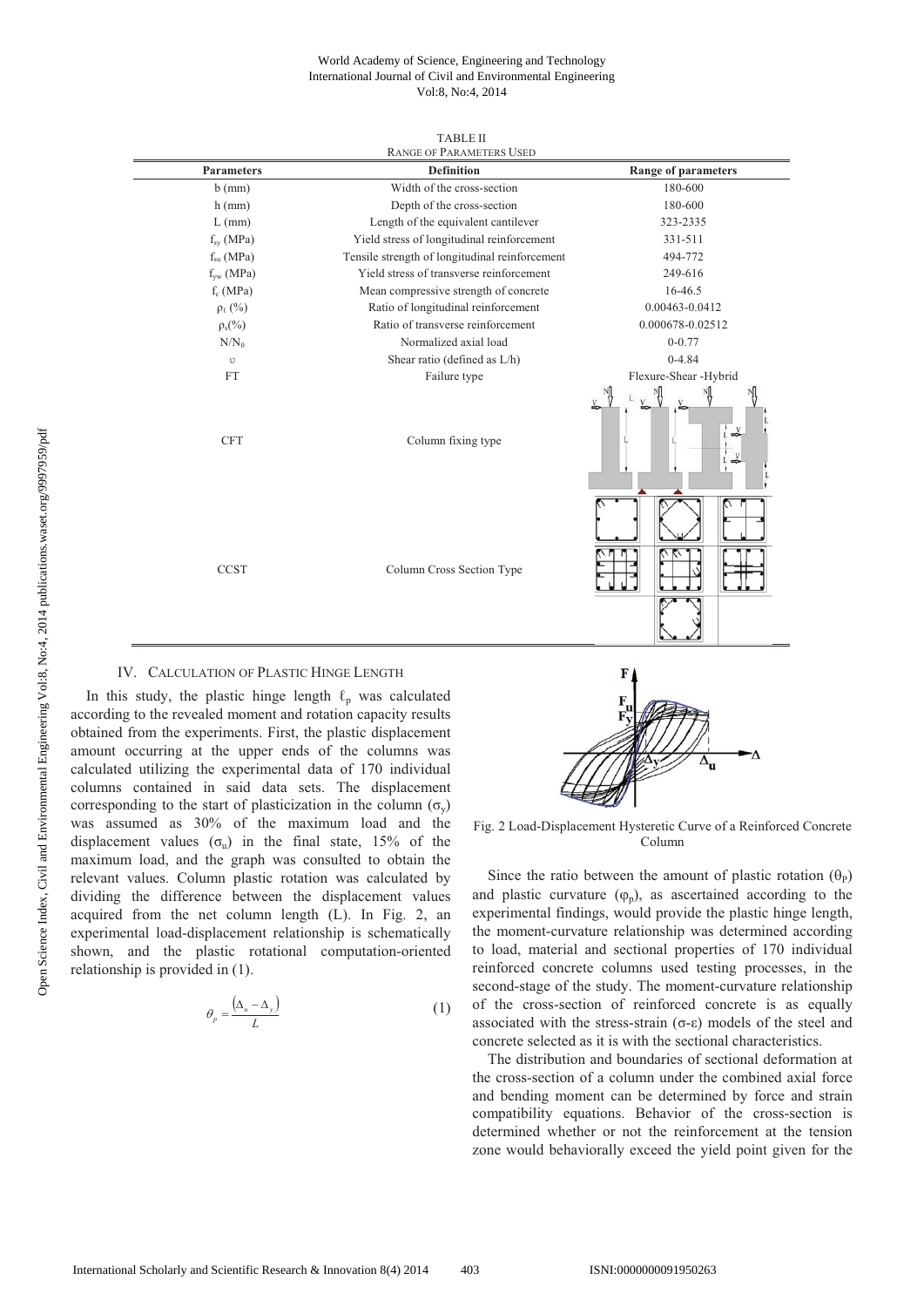reinforcement at the moment when the concrete has reached at the maximum deformation in the compression zone. Unlike the beams, the axial load level found in the deformations of the concrete and reinforcement is extremely dominant. The difference between cover and core concrete should definitely be taken into consideration when conducting an  $\sigma$ - $\varepsilon$ correlation analysis. In Fig. 3, analytical modeling and sectional properties are shown, and in (2), the force correlation required for the modeling is given.  $F_{cc}$  and  $F_{cu}$  indicate the compressive force product for the cover and core concretes, respectively, while  $\sigma_{si}$  indicates tensile reinforcement and  $A_{si}$ the reinforcement area. N is the force that influences the column. The method was used in obtaining pressure forces for the confined and unconfined concretes contained in the force equilibrium equation.



Fig. 3 Analytical modeling and sectional properties

$$
N = F_{cc} + F_{cu} + \sum_{i=1}^{n} (\sigma_{si} \times A_{si}) = \left[ \int_{0}^{\varepsilon_{s}} \sigma_{c} \times d\varepsilon_{c} \right] \times b + \sum_{i=1}^{n} (\sigma_{si} \times A_{si})
$$
 (2)

To determine the moment-curvature relationship, the Kent-Park model [42] developed to explain the confinement concrete stress-strain relationship deformation, and the Mander hardening model [43], developed to explain the steel stress-strain deformation relationship were employed.

To create the  $(M-\varphi)$  graphics, two equilibrium equations ( $\Sigma$ F=0,  $\Sigma$ M=0) and strain compatibility equations were used. By failing to include the tension strength of the concrete in the analyses, it was assumed that all tension strain within the tension zone was met by the reinforcement bars. As in classical mechanics, it was assumed that pre-bending crosssections of the plane remain as a plane after the bending. In the analyses, maximum deformation of the unconfined concrete was assumed to be 0,004.

In modeling and tests, the materials, cross-sections and load values given by the researchers were used. The column crosssections given in the relevant references for the positions of longitudinal reinforcement inside the column cross- section were kept the same.

With said assumption and according to the modeling technique, M- $\varphi$  graphics were obtained for 170 individual columns. According to the moment-curvature relationship obtained, the yielding curvature during the yielding pertaining to each of the column cross-section samples  $(M_v-\varphi_v)$  and the final moment-curvature  $(M_u$ - $\varphi_u$ ) values were determined using the Equivalent Energy Elastic-Plastic Curve (EEEP) method. While  $M$ - $\varphi$  graphics were obtained in the manner shown in Fig. 2 due to dominance of the bending moment at the ductile cross-sections where the axial force is lower, a dramatic drop was observed at the cross-sections where normal force was higher following the maximum moment at the  $M$ - $\varphi$  graphics. Final curvature moment for this situation was assumed to have been decreased by 20%.

Employing a simple approach, the plastic hinge length  $\ell_p$ was calculated according to (3) by using the plastic rotation amount  $(\theta_P)$  fixed upon utilization of the experimental data from (1) yielding curvature  $(\varphi_v)$ , and the ultimate curvature  $(\varphi_u)$  values were analytically calculated, as explained in (2) and Fig. 3.

$$
\ell_p = \frac{\theta_p}{\left(\varphi_u - \varphi_y\right)}\tag{3}
$$

#### V.REGRESSION ANALYSIS

Regression analysis is a kind of mathematical modeling. In this study, column area, Shear reinforcement ratio, Shear reinforcement yielding, Shear reinforcement spacing, Concrete compressive strength, Column height, longitudinal reinforcement area, longitudinal reinforcement yielding and Normalized axial load were observed 171 times and measurement results using the Linear Regression Analysis with Plastic Hinge Length estimation were studied. Variables Correlation Matrix is given in Table III.

| <b>VARIABLES CORRELATION MATRIX</b>   |                                |                                |                            |                                        |                                       |                         |
|---------------------------------------|--------------------------------|--------------------------------|----------------------------|----------------------------------------|---------------------------------------|-------------------------|
|                                       | <b>Plastic Hinge</b><br>Length | <b>Column Cross</b><br>section | <b>Shear reinforcement</b> | <b>Shear reinforcement</b><br>vielding | <b>Shear reinforcement</b><br>spacing | Compressive<br>strength |
| <b>Plastic Hinge Length</b>           | .000                           | 0.063                          | $-0.227$                   | 0.623                                  | 0.241                                 | 0.434                   |
| <b>Column Cross section</b>           | 0.063                          | 000.1                          | 0.570                      | $-0.069$                               | 0.322                                 | $-0.296$                |
| <b>Shear reinforcement</b>            | $-0.227$                       | 0.570                          | 1.000                      | $-0.084$                               | $-0.180$                              | $-0.063$                |
| Shear reinforcement vielding<br>value | 0.623                          | $-0.069$                       | $-0.084$                   | 1.000                                  | 0.005                                 | 0.591                   |
| Shear reinforcement spacing           | 0.241                          | 0.322                          | $-0.180$                   | 0.005                                  | 000.1                                 | $-0.144$                |
| Compressive strength                  | 0.434                          | $-0.296$                       | $-0.063$                   | 0.591                                  | $-0.144$                              | 1.000                   |

TABLE III

Analyzing the values in Table III "shear reinforcing yielding value" was found the variable with the largest correlation.

This value is said to be positively correlated with Plastic Hinge Length dependent (response-result) of our variable.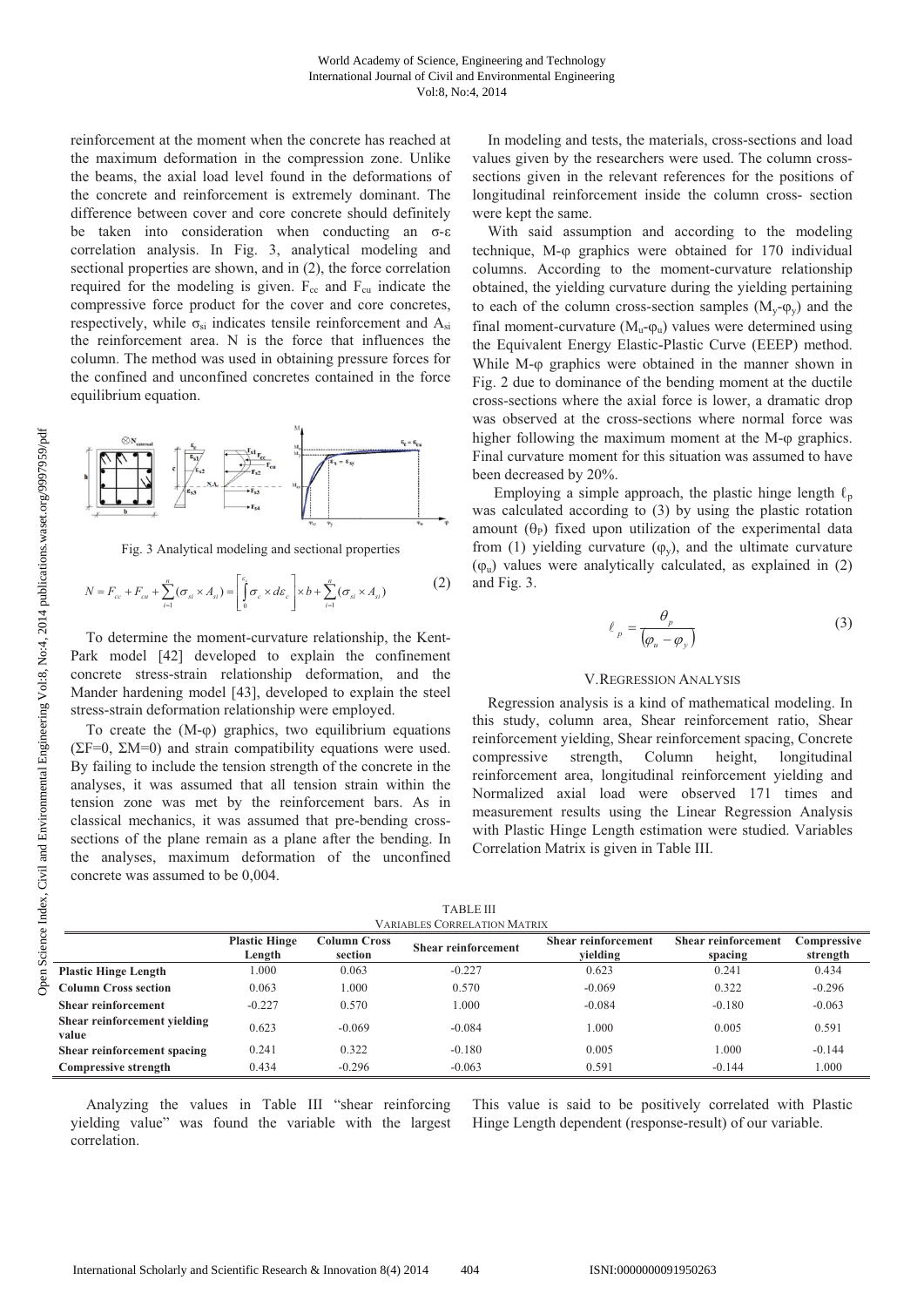### World Academy of Science, Engineering and Technology International Journal of Civil and Environmental Engineering Vol:8, No:4, 2014

TABLE IV

| <b>REGRESSION ANALYSIS RESULTS TABLE</b> |                                                                          |          |             |          |       |
|------------------------------------------|--------------------------------------------------------------------------|----------|-------------|----------|-------|
|                                          | $b_i$                                                                    | $S(b_i)$ | <b>BETA</b> |          | р     |
| constant                                 | $-218.656$                                                               | 36.947   | -           | $-5.918$ | 0.000 |
| Shear reinforcement yielding value       | 0.642                                                                    | 0.093    | 0.471       | 6.891    | 0.000 |
| Shear reinforcement spacing              | 0.201                                                                    | 0.120    | 0.108       | 1.680    | 0.095 |
| <b>Shear reinforcement Area</b>          | $-0.070$                                                                 | 0.016    | $-0.339$    | $-4.493$ | 0.000 |
| Column area                              | 0.001                                                                    | 0.000    | 0.328       | 4.019    | 0.000 |
| <b>Compressive strength</b>              | 2.544                                                                    | 0.742    | 0.247       | 3.429    | 0.001 |
|                                          | $R^2 = 0.525$<br>$S = 109.51024$<br>$F = 36.192, p = 0.000$<br>$n = 171$ |          |             |          |       |

In Table IV, the results are given in the regression analysis. According to these results, we have established our regression model is significant ( $F = 36.192$ ,  $p = 0.000$ ). Accordingly, at least one variable in the model is said to contribute significantly. As a result of the values given in Table III, the regression equation to be derived;

 $\hat{Y}_i = -218.656 + 0.642x_1 + 0.201x_2 - 0.070x_3 + 0.001x_4 + 2.544x_5 + e_i$ 

The values in the equation,

- $\hat{Y}_i$ : Plastic Hinge Length
- $x_1$ : Shear reinforcement yielding
- $x_2$ : Shear reinforcement spacing
- $x_3$ : Shear reinforcement area
- $x_4$ : Column area
- $x_5$ : Compressive strength
- is abbreviated.

Also within the model  $e_i$  term is the error term in the regression analysis so, the model is:

# $\hat{Y}_i = -218.656 + 0.642x_1 + 0.201x_2 - 0.070x_3 + 0.001x_4 + 2.544x_5$

#### VI. RESULTS AND CONCLUSION

In end of the study, the plastic hinge lengths  $\ell_p$  for 170 square cross-section reinforced concrete columns whose crosssections and material properties were completely different from each other and the load-displacement behaviors were experimentally acquired before were obtained using analytical methods. The plastic hinge lengths calculated using experimental and analytical methods were also checked with some of the approaches contained in the literature. Furthermore, using Regression analysis in this research, the plastic hinge lengths were estimated. In the study, the following findings were observed;

- The literature-proposed methods yield very different results from each other. The reason for such discrepancy is that the parameter selected for each formula is different. In other words, there are no common parameters in the formulas. These formulas are able to estimate the plastic hinge lengths between 4.69% - 10.65%.
- All of the formulas, including Bae and Bayrak [12], obtained the plastic hinge length by assuming that only the cross-sections were under the effect of bending. Nevertheless, in some of the experiments considered in this study, it was reported that the damage has resulted from shearing and bar-slip deformation.
- The fact that the length of plastic hinges is cross section dependent, particularly in the columns, is a situation open for further discussion. Each parameter exerting an effect on the moment-curvature relationship of the cross- section affects the plastic hinge length. It can be anticipated that the longitudinal reinforcement ratio would also have an increasing effect on  $\ell_p$  length.
- Here, it might be mentioned that the most important element limiting the success ratio of the methods is the structure of the data set. In cases where the axial force level of the data set is separated into subgroups such as type of hinge (flexure, shear etc.), etc., a small incremental change might also be anticipated in the success of the methods employed.
- Given that both traditional methods and Regression analysis systems yielded results that were not high in the estimation of plastic hinge lengths demonstrate that there might be other parameters in the column behavior which could help define the plastic hinge length or the plastic hinge hypothesis should be discussed.

According to the authors, the greatest uncertainty surrounding the supportive system elements in the understanding of non-linear behavior of the reinforced concrete structures that have become common today is the preferred length of the plastic hinge. Since a change in the hinge length would lead to a significant differentiation in structural behavior, it would be appropriate to describe a hinge length according to the parameters of columns, such as normal force, cross-section, diameter of longitudinal reinforcement, etc.

#### **REFERENCES**

- [1] Sawyer H.A. (1964), "Design of Concrete Frames for Two Failure States", Proc. of the International Symposium on the Flexural Mechanics of Reinforced Concrete. ASCE-ACI, Miami, pp.405-431.
- [2] Corley, W.G. "Rotational capacity of reinforced concrete beams". Journal of Structural Division ASCE, 92(ST5), pp. 121–146 (1966).
- [3] Mattock, A.H. ''Rotational capacity of hinging regions in reinforced concrete beams'', Journal of Structural Division ASCE, 93(ST2), pp. 519–522 (1967).
- [4] Park, R.,Priestley, M.J. andGill, W.D., Ductility of Square Confined Concrete Columns, Journal of the Structural Division, ASCE, Vol.108, No. ST4, pp. 929- 950, 1982.
- [5] Priestley, M.J.N. and Park, R. ''Strength and ductility of concrete bridge columns under seismic loading'', ACI Structural Journal, 84(1), pp. 61– 76 (1987).
- [6] Paulay, T. and Priestley, M.J.N., Seismic Design of Reinforced Concrete and Masonry Buildings, John Wiley and Sons, New York (1992).
- [7] Sheikh, S.A. and Khoury, S.S. ''Confined concrete columns with stubs'', ACI Structural Journal, 90(4), pp. 414–431 (1993).